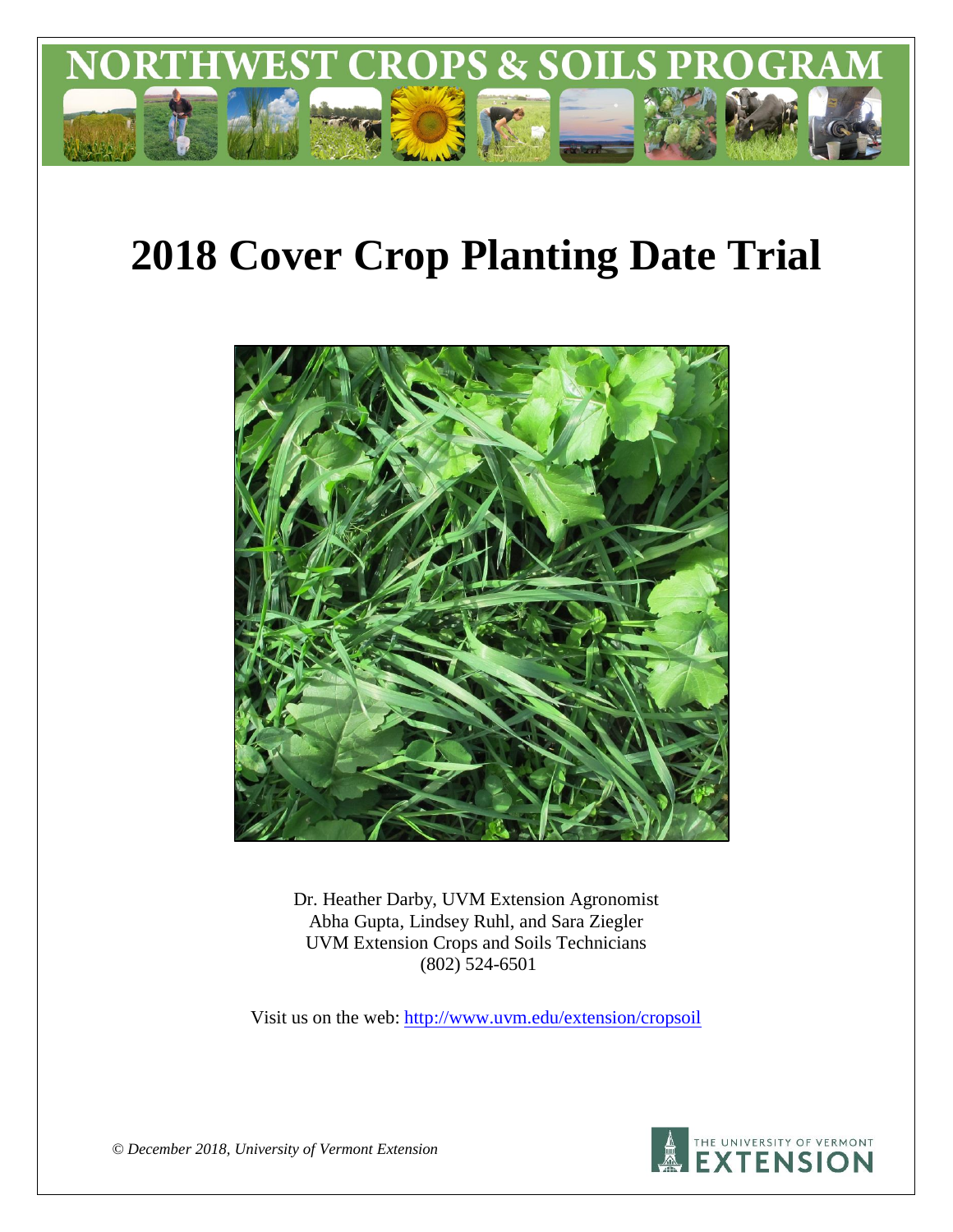## **2018 COVER CROP PLANTING DATE TRIAL**

Dr. Heather Darby, University of Vermont Extension heather.darby[at]uvm.edu

Maintaining and improving soil health is critical to crop productivity. Cover cropping is one way to prevent soil erosion, maintain and/or improve soil nutrients, improve soil aggregation, prevent nutrient loss from runoff, and increase water retention. Such soil improvements can promote conditions that add resiliency to a crop, especially in light of extreme weather patterns that may affect yields. It can be challenging to grow a successful cover crop, given other demands from a farm operation and weather limitations. In this trial, our goals were to evaluate the effect of cover crop seeding dates and cover crop mixes on biomass production and percent cover.

# **MATERIALS AND METHODS**

### **Table 1. Agronomic information for the cover crop planting date trial, Alburgh, VT, 2018.**

| Location                  | <b>Borderview Research Farm</b>     |
|---------------------------|-------------------------------------|
|                           | Alburgh, VT                         |
| Soil type                 | Benson rocky silt loam, 8-15% slope |
| <b>Previous crop</b>      | Summer annuals                      |
| Plot size (ft)            | $5 \times 20$                       |
| <b>Planting date</b>      | 24-Aug, 11-Sep, 19-Sep, 27-Sep 2017 |
| <b>Planting equipment</b> | Great Plains NT60 Cone Seeder       |

The trial was conducted at Borderview Research Farm in Alburgh, Vermont (Table 1) to evaluate the impact of planting date and cover crop mix on biomass yield and percent cover at the end of the growing season and after the winter. The experimental design was a randomized complete block with three replications.

| Mix #           | <b>Variety</b>          | <b>Seeding rate</b><br>$lb$ ac $^{-1}$ |  | Mix # | <b>Variety</b>       | <b>Seeding rate</b><br>$lb$ ac $1$ |
|-----------------|-------------------------|----------------------------------------|--|-------|----------------------|------------------------------------|
| Annual ryegrass |                         | 15                                     |  |       | Everleaf oats        | 40                                 |
|                 | Crimson clover          | 9                                      |  | 7     | Duration clover      | 5                                  |
|                 | Arifi radish            | 3                                      |  |       | Appin turnip         | $\overline{2}$                     |
|                 |                         |                                        |  | 8     | Bruiser ryegrass     | 15.2                               |
|                 | Fridge triticale        | 40                                     |  |       | Appin turnip         | 2.11                               |
| $\mathfrak{D}$  | Eco-till tillage radish | 2                                      |  | 9     | Fria ryegrass        | 22                                 |
|                 | Freedom red clover      | 5                                      |  |       | Eco-till radish      | 3                                  |
|                 | Lynx winter pea         | 20                                     |  | 10    | Everleaf oats        | 70                                 |
|                 | Winter rye              | 40                                     |  | 11    | Eco-till radish      | 8                                  |
| 3               | Dynamite clover         |                                        |  | 12    | Dixie crimson clover | 10                                 |
|                 | Appin turnip            | 2                                      |  |       | Everleaf oats        | 70                                 |
|                 | Hyoctane triticale      | 60                                     |  | 13    | Eco-till radish      | 3                                  |
| 4               | Dynamite clover         | 3                                      |  |       | Crimson clover       | 10                                 |
|                 | Appin turnip            | $\mathfrak{D}$                         |  | 14    | VNS winter rye       | 75                                 |

### **Table 2. Cover crop mixes grown in the cover crop planting date trial, Alburgh, VT, 2018.**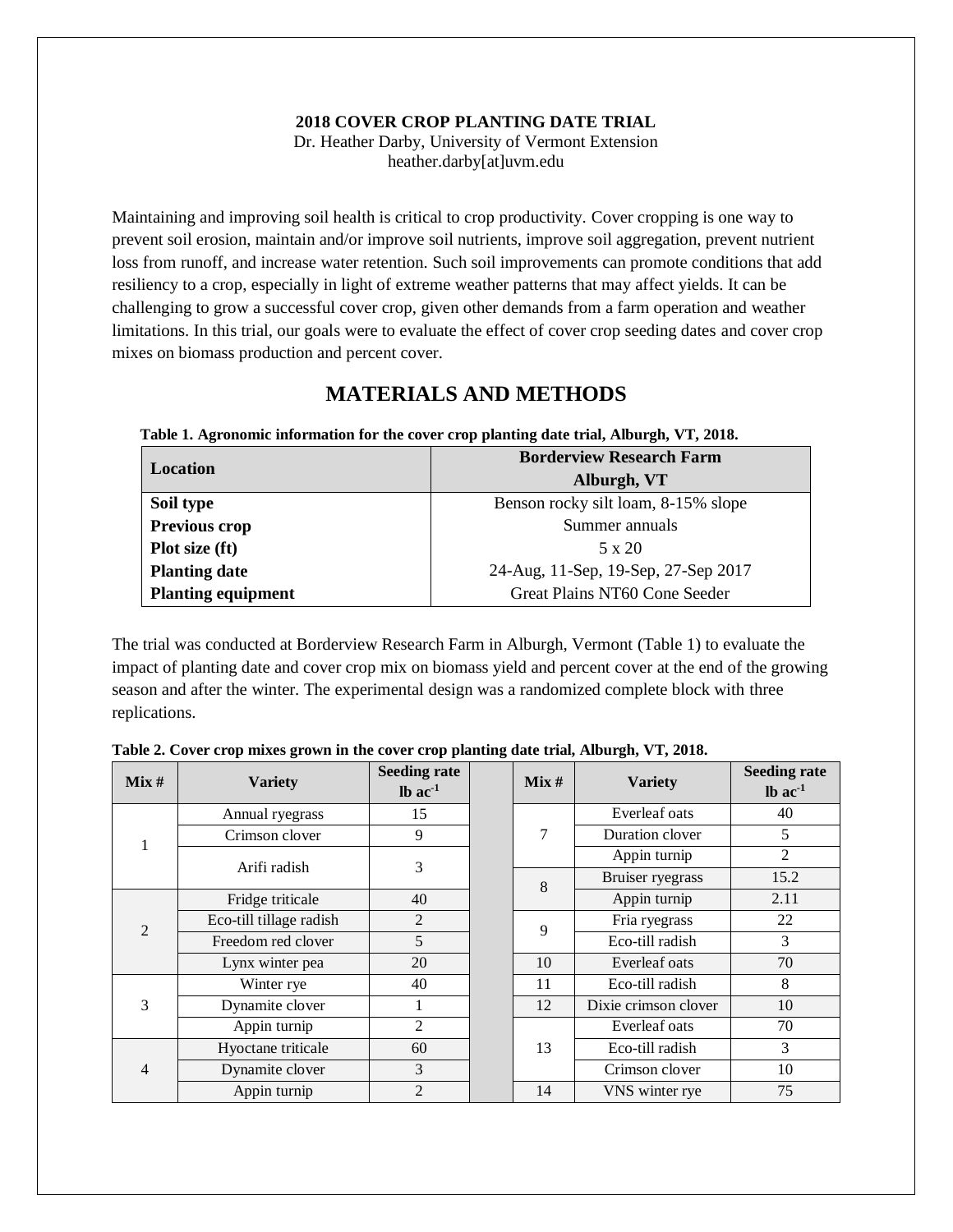| Everleaf oats       | 60 |    | Rye and Vetch             |  |
|---------------------|----|----|---------------------------|--|
| Ground hog radish   |    | 16 | Fria annual ryegrass      |  |
| Triticale triticale | 60 |    | Hairy vetch               |  |
| Dwarf essex rape    |    |    | $Control - No cover crop$ |  |

Seventeen cover crop mixes (Table 2) were planted at four planting dates: 24-Aug, 11-Sep, 19-Sep, and 27-Sep. These mixes represent both overwintering and winterkilled cover crops. On 17-Oct and 31-Oct 2017, plots from each of the four plantings were photographed in order to assess the percent cover from the cover crops, as opposed to bare ground. Digital images were analyzed with the automated imaging software, IMAGING crop response analyzer, which was programmed in MATLAB (MathWorks, Inc., Natick, MA) and later converted into a free web-based software [\(www.imaging-crop.dk\)](http://www.imaging-crop.dk/). At the time of photographing, the biomass within a  $0.25$  m<sup>2</sup> quadrat was harvested per plot. The biomass was dried at 105⁰ F until a stable weight was reached, which was used to determine dry matter yields. After the winter, percent cover and dry matter yields were measured again on 10-May 2018. These measurements included living and dead plant biomass.

The data was analyzed using mixed model analysis using the mixed procedure of SAS (SAS Institute, 1999). Replications within trials were treated as random effects, and varieties were treated as fixed. Mean comparisons were made using the Least Significant Difference (LSD) procedure when the F-test was considered significant  $(p<0.10)$ .

Variations in yield and quality can occur because of variations in genetics, soil, weather, and other growing conditions. Statistical analysis makes it possible to determine whether a difference among treatments is real or whether it might have occurred due to other variations in the field. At the bottom of each table a LSD value is presented for each variable (i.e. yield). Least Significant Differences (LSDs) at the 0.10 level of significance are shown, except where analyzed by pairwise comparison (t-test). Where the difference between two treatments within a column is equal to or greater than the LSD value at the bottom of the column, you can be sure that for 9 out of 10 times, there is a real difference between the two treatments. Treatments that were not significantly lower in performance than the top-performing treatment in a

particular column are indicated with an asterisk. In this example, hybrid C is significantly different from hybrid A but not from hybrid B. The difference between C and B is equal to 1.5, which is less than the LSD value of 2.0. This means that these hybrids did not differ in yield. The difference between C and A is equal to 3.0, which is greater than the LSD value of 2.0. This means that the yields of these hybrids were significantly different from one another. The asterisk indicates that hybrid B was not significantly lower than the top yielding hybrid C, indicated in bold.

| <b>Treatment</b> | Yield  |
|------------------|--------|
| A                | 6.0    |
| B                | $7.5*$ |
| C                | $9.0*$ |
| LSD              | 2.0    |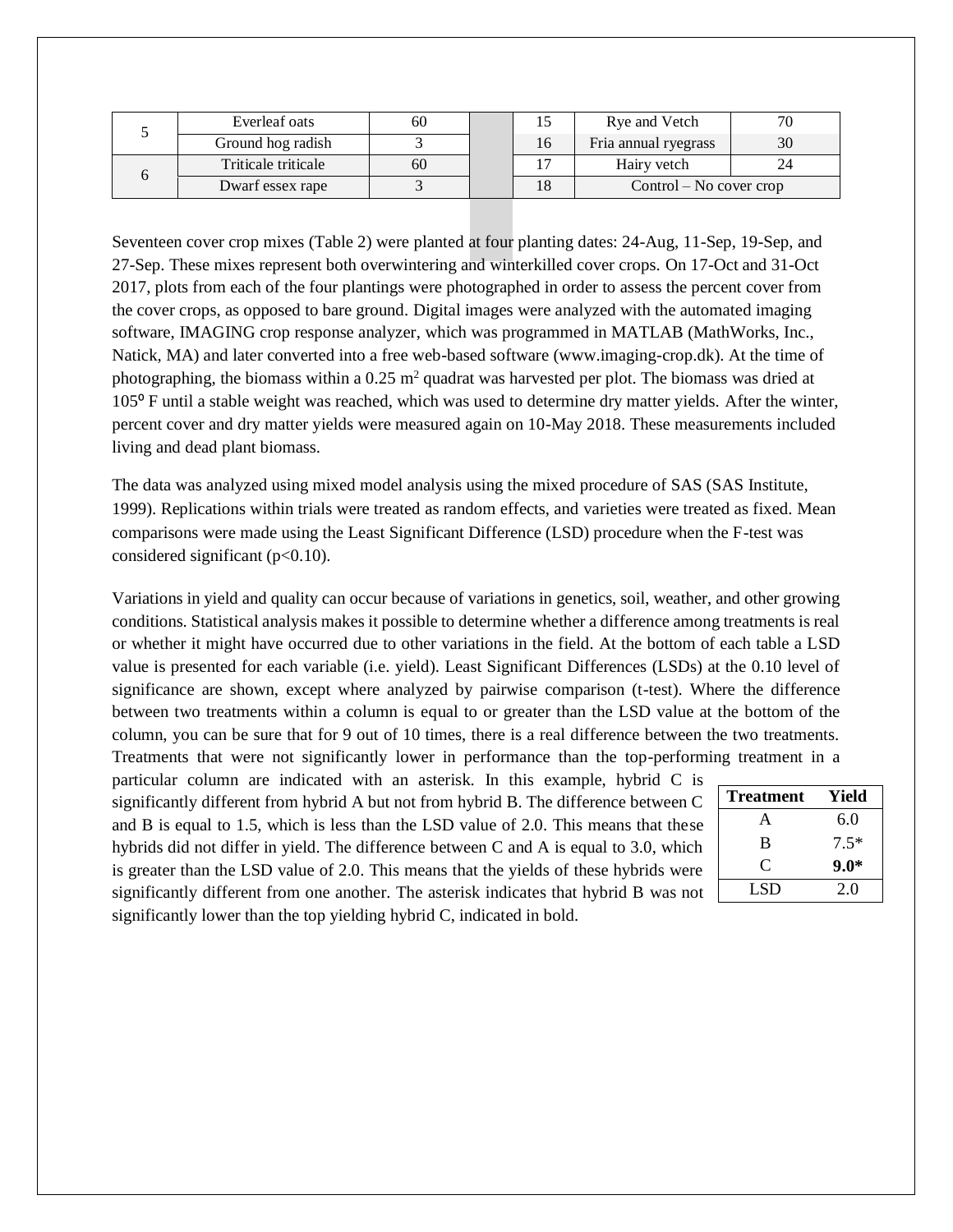# **RESULTS**

Seasonal precipitation and temperature were recorded with a Davis Instrument Vantage Pro2 weather station, equipped with a WeatherLink data logger at Borderview Research Farm in Alburgh, VT (Table 3).

|                                              | 2017    |                  |                |                 |                 |                |                 | 2018           |         |            |
|----------------------------------------------|---------|------------------|----------------|-----------------|-----------------|----------------|-----------------|----------------|---------|------------|
| Alburgh, VT                                  | August  | <b>September</b> | <b>October</b> | <b>November</b> | <b>December</b> | <b>January</b> | <b>February</b> | <b>March</b>   | April   | <b>May</b> |
| Average<br>temperature $(^{\circ}F)$         | 67.7    | 64.4             | 57.4           | 35.2            | 18.5            | 17.1           | 27.3            | 30.4           | 39.2    | 59.5       |
| Departure from<br>normal                     | $-1.07$ | 3.76             | 9.16           | $-2.96$         | $-7.41$         | $-1.73$        | 5.79            | $-0.66$        | $-5.58$ | 3.10       |
|                                              |         |                  |                |                 |                 |                |                 |                |         |            |
| Precipitation<br>(inches)                    | 5.5     | 1.8              | 3.3            | 2.3             | 0.8             | 0.8            | 1.2             | 1.5            | 4.4     | 1.9        |
| Departure from<br>normal                     | 1.63    | $-1.80$          | $-0.31$        | $-0.84$         | $-1.59$         | $-1.26$        | $-0.60$         | $-0.70$        | 1.61    | $-1.51$    |
|                                              |         |                  |                |                 |                 |                |                 |                |         |            |
| Growing Degree<br>Days (base $50^{\circ}$ F) | 553     | 447              | 287            | 18              | 1               | 3              | 6               |                | 37      | 352        |
| Departure from<br>normal                     | $-28$   | 129              | 287            | 18              | 1               | 3              | 6               | 1.<br>$\bf{r}$ | 37      | 154        |

## **Table 3. Seasonal weather data collected in Alburgh, VT, 2017-2018.**

Based on weather data from a Davis Instruments Vantage Pro2 with WeatherLink data logger. Alburgh precipitation data from August-October was provided by the NOAA data for Highgate, VT. Historical averages are for 30 years of NOAA data (1981-2010) from Burlington, VT.

In 2017, August was cooler and wetter than historical averages while September and October were unseasonably hot and dry. The winter months of November through January were cold and dry. The early months of 2018 experienced a lot of variation. February was unseasonably warm, March was fairly typical, April was unseasonably cold and wet, and May was warm and dry. Overall, between August and May there were a total of 1705 growing degree days (GDDs), which is 608 more than historical averages.

## *Results by planting date*

**Table 4. Cover crop yield and coverage for each planting date across all mixtures, Alburgh, VT, 2017-2018.** 

|                      |                                          | <b>Fall 2017</b> | Spring 2018                   |                      |  |  |
|----------------------|------------------------------------------|------------------|-------------------------------|----------------------|--|--|
| <b>Planting date</b> | Dry matter yield<br><b>Percent cover</b> |                  | Dry matter yield              | <b>Percent cover</b> |  |  |
|                      | $\text{lbs}$ ac <sup>1</sup>             | $\frac{0}{0}$    | $\text{lbs}$ ac <sup>-1</sup> | $\frac{0}{0}$        |  |  |
| $24$ -Aug            | 2568                                     | 82.7             | 1223                          | $65.3*$              |  |  |
| $11-Sep$             | 2138                                     | 87.9             | 1307                          | 48.4                 |  |  |
| $19-Sep$             | 1240                                     | 81.1             | 1868                          | 69.0                 |  |  |
| $27-Sep$             | 288                                      | 38.1             | 1104                          | 58.0                 |  |  |
| LSD(0.10)            | 173                                      | 3.33             | 201                           | 5.94                 |  |  |
| <b>Trial mean</b>    | 1558                                     | 72.5             | 1375                          | 60.2                 |  |  |

\*Treatments marked with an asterisk were not statistically different compared to the top performing treatment (p=0.10) shown in **bold.**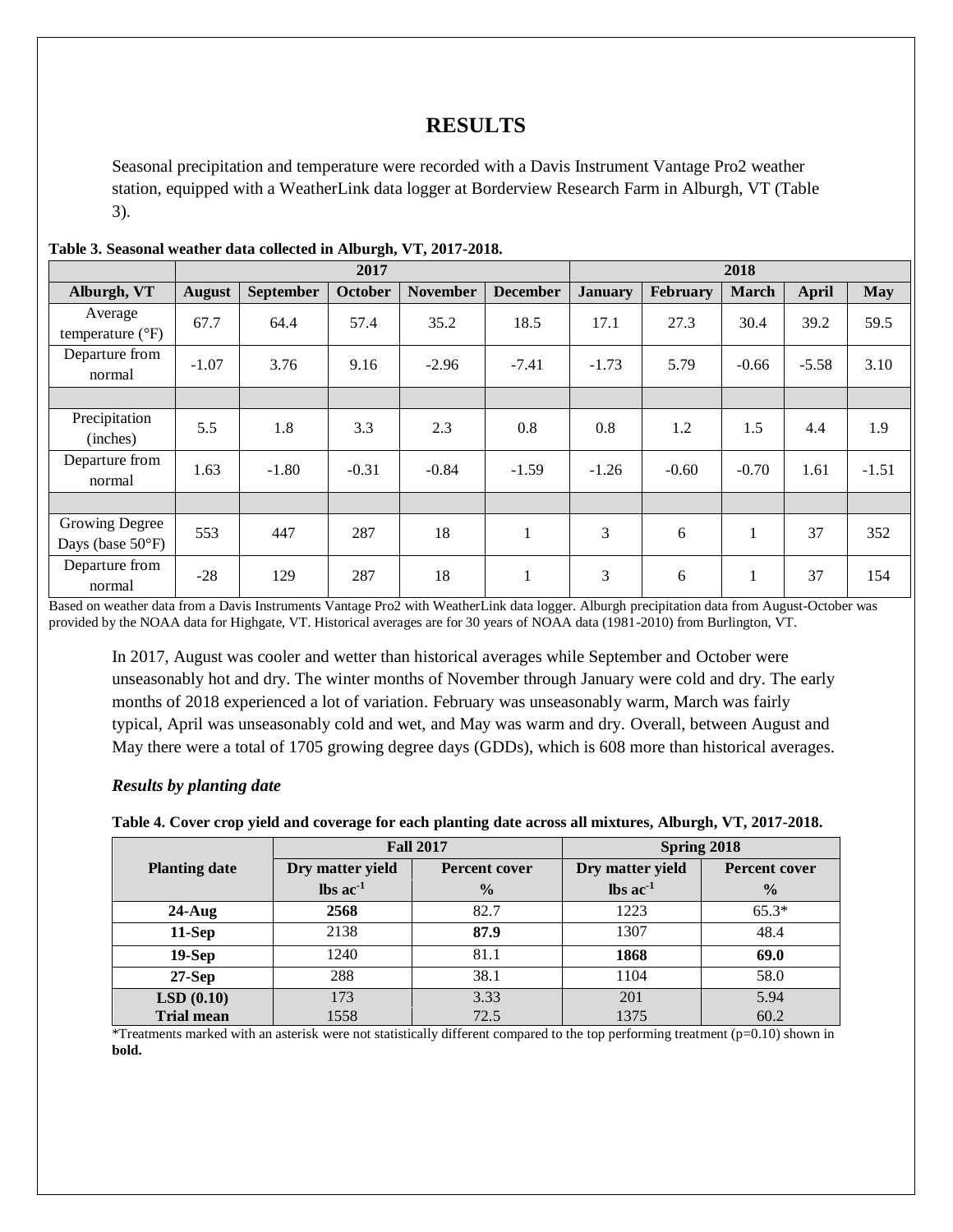Unsurprisingly, the 24-Aug planting date generated the most biomass in the fall (Table 4). However, the 19-Sep planting generated the most biomass and percent cover in the spring, although the 24-Aug planting provided a comparable amount of cover. These observations are not surprising, as we would expect some species such as annual ryegrass and oats to produce significant quantities of biomass if planted in late summer. The amount of biomass would decline with later planting dates. However, winter grains must be planted a bit later to establish just prior to winter. Planting winter grains too early may result in high quantities of biomass that can smother the plant crown over the winter. Other research has shown that planting by late September produces the best yields. This study supports this evidence as highest spring cover crop biomass was obtained from the 19-Sep planting date.

#### *Results by cover crop treatment*

|                         | <b>Fall 2017</b> |               |                  | Spring 2018    |  |  |  |
|-------------------------|------------------|---------------|------------------|----------------|--|--|--|
| Mix                     | Dry matter yield | Percent cover | Dry matter yield | Percent cover  |  |  |  |
|                         | lbs $ac^{-1}$    | $\frac{0}{0}$ | lbs $ac^{-1}$    | $\frac{6}{10}$ |  |  |  |
| $\mathbf{1}$            | 1610             | 80.9          | 535              | 44.0           |  |  |  |
| $\overline{2}$          | 1710             | 76.9          | 1948             | 73.3           |  |  |  |
| $\overline{\mathbf{3}}$ | $1995*$          | 80.7          | 1881             | 56.0           |  |  |  |
| $\overline{\mathbf{4}}$ | 1966*            | 82.2          | 1752             | 67.7           |  |  |  |
| 5                       | 1814             | 74.5          | 779              | 33.7           |  |  |  |
| 6                       | 1507             | 71.8          | 2349*            | 79.0           |  |  |  |
| 7                       | 2293             | 75.6          | 516              | 22.3           |  |  |  |
| 8                       | 1774             | 81.4          | 1062             | 59.0           |  |  |  |
| 9                       | 1828             | 81.9          | 1115             | 58.3           |  |  |  |
| 10                      | 1595             | 73.9          | 850.0            | 44.0           |  |  |  |
| 11                      | 2004*            | 90.2          | 243              | 16.7           |  |  |  |
| 12                      | 1019             | 59.5          | 1250             | 75.0           |  |  |  |
| 13                      | 1738             | 79.6          | 613              | 34.3           |  |  |  |
| 14                      | 1362             | 76.2          | 2586*            | 91.3*          |  |  |  |
| 15                      | 903              | 60.9          | 2692             | 93.7           |  |  |  |
| 16                      | 1738             | 69.7          | 1724             | $82.3*$        |  |  |  |
| 17                      | 729              | 57.5          | 1706             | 92.3*          |  |  |  |
| <b>Control</b>          | 467              | 31.2          | 1157             | 60.0           |  |  |  |
| LSD(0.10)               | 367              | 7.07          | 427              | 12.6           |  |  |  |
| <b>Trial mean</b>       | 1558             | 72.5          | 1375             | 60.2           |  |  |  |

**Table 5. Cover crop yield and soil coverage for each cover crop treatment, Alburgh, VT, 2017-2018.** 

\*Treatments marked with an asterisk were not statistically different compared to the top performing treatment  $(p=0.10)$ shown in **bold.**

Across all plantings, the top performer for fall yield was treatment 7 (oats, clover, turnip), while treatment 3 (winter rye, clover, turnip), 4 (triticale, clover, turnip), and 11 (radish) performed comparably (Table 5). Top performers for the spring yield included overwintering varieties that had the advantage of being able to grow again in the spring. For the spring, the top performers were treatments 6 (triticale and rape), 14 (winter rye), and 15 (winter rye and vetch). Out of the 4 top performing treatments for spring percent cover, 3 of them had an overwintering variety in their mix.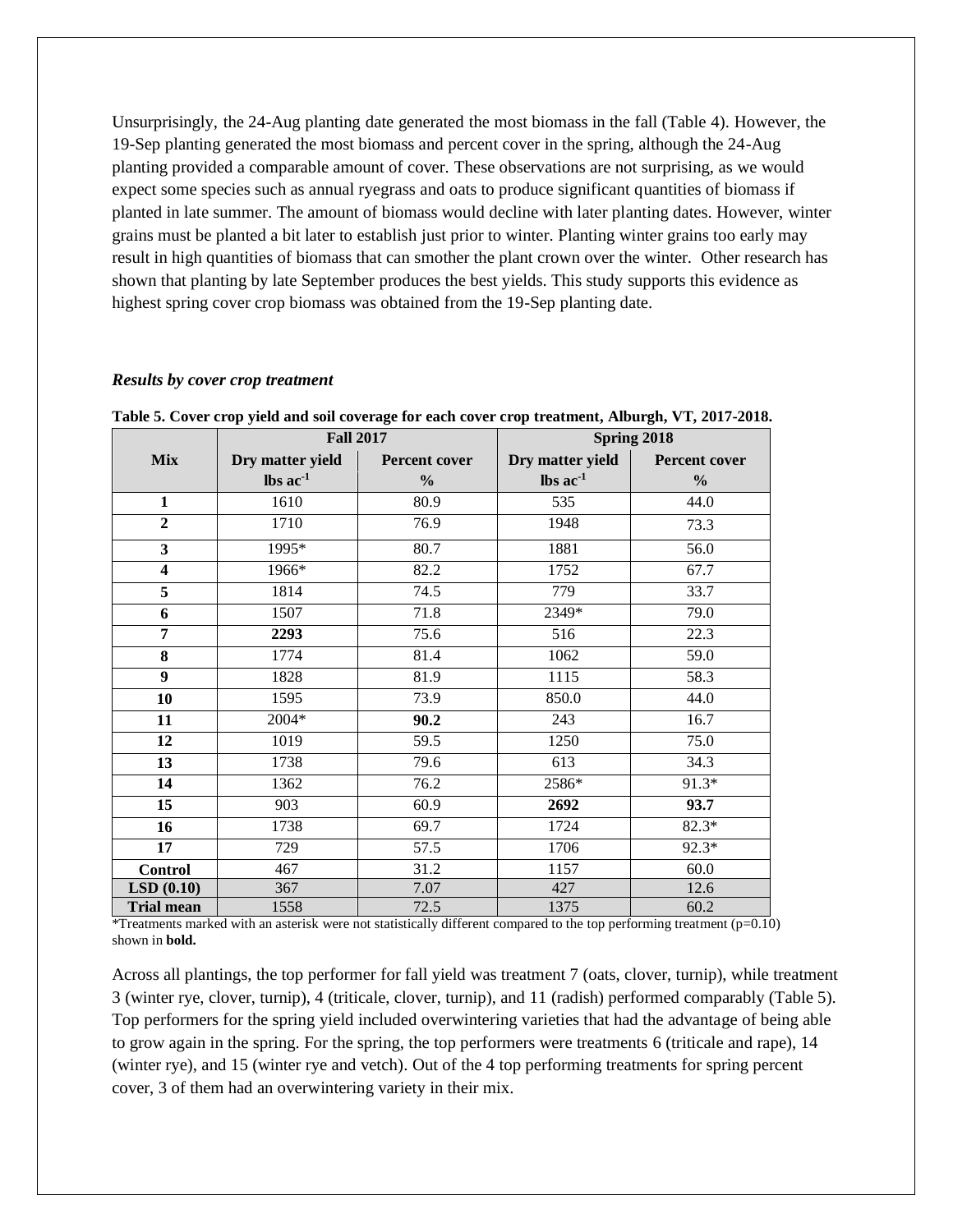# *Results for each planting date*

|                         | <b>Fall 2017</b>              |               | Spring 2018                  |               |  |  |
|-------------------------|-------------------------------|---------------|------------------------------|---------------|--|--|
| Mix                     | Dry matter yield              | Percent cover | Dry matter yield             | Percent cover |  |  |
|                         | $\text{lbs}$ ac <sup>-1</sup> | $\frac{0}{0}$ | $\text{lbs}$ ac <sup>1</sup> | $\frac{0}{0}$ |  |  |
| $\mathbf{1}$            | 2909                          | 92.9*         | 610                          | 38.7          |  |  |
| $\overline{2}$          | 2435                          | $87.2*$       | 982                          | 65.3          |  |  |
| $\overline{\mathbf{3}}$ | 3703*                         | $91.2*$       | 834                          | 40.0          |  |  |
| $\overline{\mathbf{4}}$ | 3359*                         | 88.7*         | 553                          | 60.0          |  |  |
| 5                       | 3003                          | 81.4          | 1284                         | $76.0*$       |  |  |
| 6                       | 2137                          | 81.0          | 1554                         | 57.3          |  |  |
| 7                       | 4260                          | 76.9          | 1240                         | 25.3          |  |  |
| 8                       | 3290*                         | $93.5*$       | 697                          | 52.0          |  |  |
| $\boldsymbol{9}$        | 3159*                         | $92.2*$       | 520                          | 37.3          |  |  |
| 10                      | 2401                          | 85.8*         | 1314                         | $70.7*$       |  |  |
| 11                      | 2931                          | 95.4          | 200                          | 4.00          |  |  |
| 12                      | 1589                          | $85.1*$       | 802                          | $81.3*$       |  |  |
| 13                      | 3069                          | $84.1*$       | 1407                         | $70.7*$       |  |  |
| 14                      | 1949                          | 84.6*         | 2777                         | 100.0         |  |  |
| 15                      | 1092                          | 71.3          | 2516*                        | 100.0         |  |  |
| 16                      | 3363*                         | 70.6          | 1483                         | 96.0*         |  |  |
| 17                      | 901.4                         | 81.8          | 1681                         | 100.0         |  |  |
| <b>Control</b>          | 688                           | 44.5          | 1559                         | 100.0         |  |  |
| LSD(0.10)               | 1150                          | 13.0          | 720                          | 30.8          |  |  |
| <b>Trial mean</b>       | 2568                          | 82.7          | 1223<br>65.3                 |               |  |  |

|  |  |  | Table 6. Cover crop yield and coverage for the 24-Aug 2017 planting date, Alburgh, VT, 2017-2018. |
|--|--|--|---------------------------------------------------------------------------------------------------|
|  |  |  |                                                                                                   |

\*Treatments marked with an asterisk were not statistically different compared to the top performing treatment ( $p=0.10$ ) shown in **bold.**

From the 24-Aug planting, treatments 3 (winter rye, clover, turnip), 4 (triticale, clover, turnip), 7 (oats, clover, turnip), 8 (ryegrass, turnip), 9 (ryegrass, radish), and 16 (ryegrass) were the top performers for yield in the fall (Table 6). Interestingly, none of the top performers for fall yield were top performers for spring yield. Two out of six successful fall yielding treatments included overwintering varieties, however, they also included turnip which would not survive the winter and generate more biomass in the spring.

In the spring, treatments 14 (winter rye) and 15 (rye and vetch) were top performers. This makes sense considering that winter rye and vetch will over winter and continue to grow in the spring. Another interesting result is that in the spring, top performers for percent cover included overwintering treatments, yet also included the control. It is possible that the weed seeds, naturally found in the soil, were able to grow well enough to provide comparable ground cover.

|  |  |  |  |  | Table 7. Cover crop yield and coverage for the 11-Sep 2017 planting date, Alburgh, VT, 2017-2018. |
|--|--|--|--|--|---------------------------------------------------------------------------------------------------|
|  |  |  |  |  |                                                                                                   |

|                                                         | <b>Fall 2017</b> |               | Spring 2018            |                      |  |  |
|---------------------------------------------------------|------------------|---------------|------------------------|----------------------|--|--|
| <b>Mix</b><br>Dry matter yield<br>$\ln$ ac <sup>1</sup> |                  | Percent cover | Dry matter yield       | <b>Percent cover</b> |  |  |
|                                                         |                  |               | $\ln$ ac <sup>-1</sup> | $\frac{0}{0}$        |  |  |
|                                                         | 2253             | $95.5*$       | 76                     | 17 3                 |  |  |
|                                                         | 2729*            | 93.8*         | 1764                   | 58.7                 |  |  |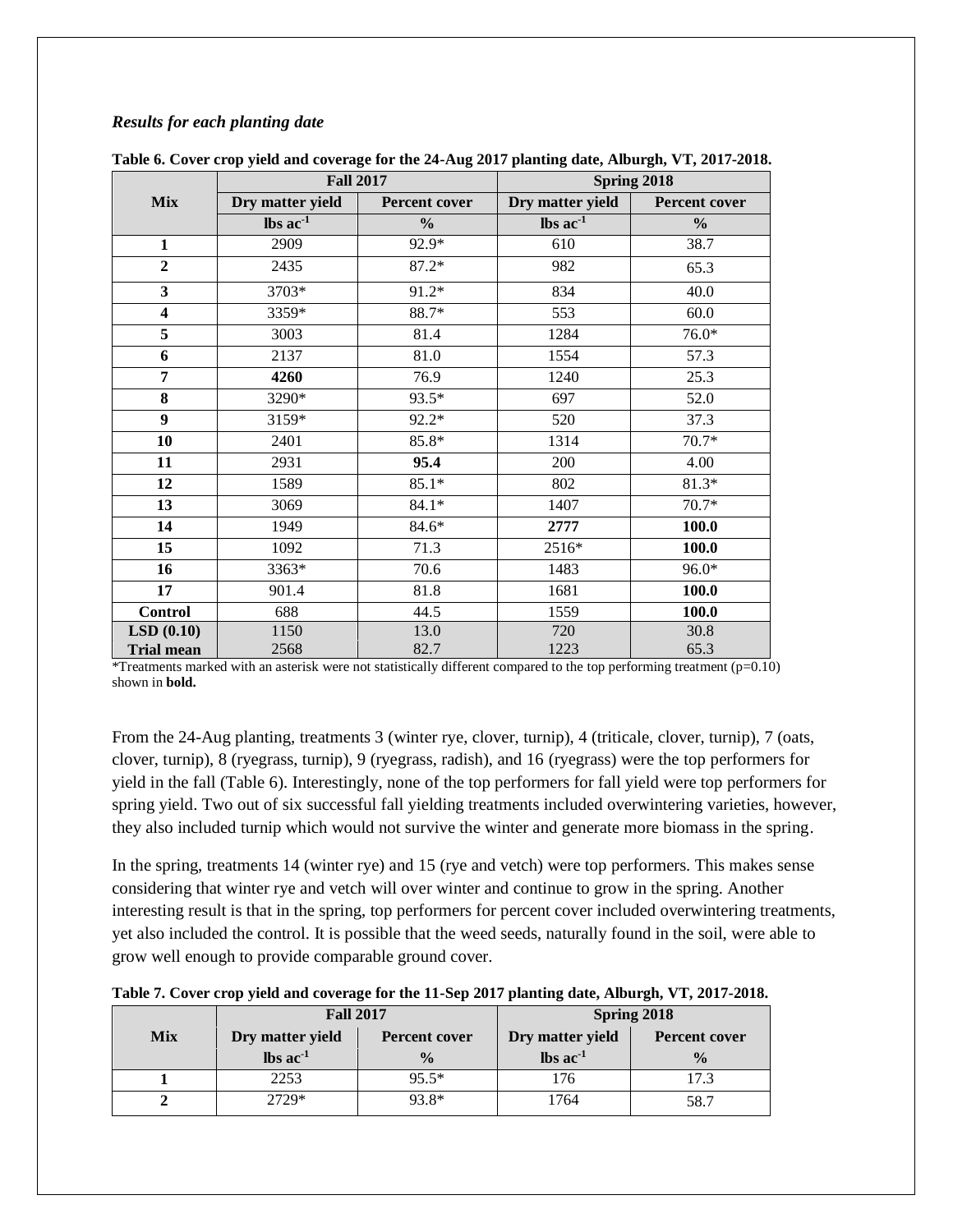| $\overline{\mathbf{3}}$ | 2258  | 95.4*   | 1730  | 36.0    |
|-------------------------|-------|---------|-------|---------|
| 4                       | 2579* | 94.3*   | 644   | 33.3    |
| 5                       | 2403* | 94.4*   | 476   | 10.7    |
| 6                       | 2341  | 79.6    | 2522* | 70.7    |
| 7                       | 3186  | 92.6*   | 203   | 10.7    |
| 8                       | 2321  | 94.8*   | 696   | 26.7    |
| 9                       | 2349  | 94.2*   | 1136  | 29.3    |
| 10                      | 2477* | $91.3*$ | 851   | 42.7    |
| 11                      | 2806* | 97.8    | 89.2  | 5.33    |
| 12                      | 1443  | 88.1*   | 1841  | $77.3*$ |
| 13                      | 2138  | $84.1*$ | 208   | 10.7    |
| 14                      | 1659  | $89.6*$ | 2793  | 98.7*   |
| 15                      | 1327  | 78.2    | 2502* | 98.7*   |
| 16                      | 2242  | 84.6*   | 1741  | 65.3    |
| 17                      | 1069  | 77.3    | 2175* | 100.0   |
| <b>Control</b>          | 898   | 56.8    | 1973* | 78.7*   |
| LSD(0.10)               | 830.0 | 16.2    | 924   | 27.8    |
| <b>Trial mean</b>       | 2138  | 87.9    | 1307  | 48.4    |

\*Treatments marked with an asterisk were not statistically different compared to the top performing treatment  $(p=0.10)$ shown in **bold.**

The top performers from the 11-Sep planting date for fall yield were treatments 2 (triticale, radish, clover), 4 (triticale, clover, turnip), 5 (oats, radish), 7 (oats, clover, turnip), 10 (oats), and 11 (radish) (Table 7). The treatments generally performed well for percent cover in the fall. In the spring, unsurprisingly, overwintering varieties were more successful with generating biomass and top performers included treatments 6 (triticale, rape), 14 (winter rye), 15 (winter rye and vetch), and 17 (hairy vetch). Surprisingly, the control had a comparably high yield for the spring, which was likely due to the weed seed bank coming out of dormancy.

|                  | <b>Fall 2017</b>              |               | Spring 2018                   |               |
|------------------|-------------------------------|---------------|-------------------------------|---------------|
| <b>Mix</b>       | Dry matter yield              | Percent cover | Dry matter yield              | Percent cover |
|                  | $\text{lbs}$ ac <sup>-1</sup> | $\frac{0}{0}$ | $\text{lbs}$ ac <sup>-1</sup> | $\frac{0}{0}$ |
| $\mathbf{1}$     | 915                           | $90.5*$       | 759                           | 52.0          |
| $\boldsymbol{2}$ | 1412*                         | 87.4          | 3192                          | 96.0*         |
| 3                | 1746                          | 91.7*         | 3301*                         | $86.7*$       |
| 4                | $1535*$                       | $90.1*$       | 3416*                         | 100.0         |
| 5                | 1539*                         | 87.4          | 932                           | 29.3          |
| 6                | 1343*                         | 89.6*         | 3313*                         | $97.3*$       |
| 7                | 1286                          | 92.4*         | 231                           | 10.7          |
| 8                | 1257                          | $94.0*$       | 1816                          | 94.7*         |
| 9                | 1482*                         | 94.3*         | 1643                          | $86.7*$       |
| 10               | 1219                          | 85.1          | 773                           | 30.7          |
| 11               | 1599*                         | 97.7          | 246                           | 20.0          |
| 12               | 910.3                         | 47.9          | 1680                          | 94.7*         |
| 13               | 1334*                         | 93.5*         | 332                           | 20.0          |
| 14               | 1497*                         | 89.7*         | 2777                          | 89.3*         |

**Table 8. Cover crop yield and coverage for the 19-Sep 2017 planting date, Alburgh, VT, 2017-2018.**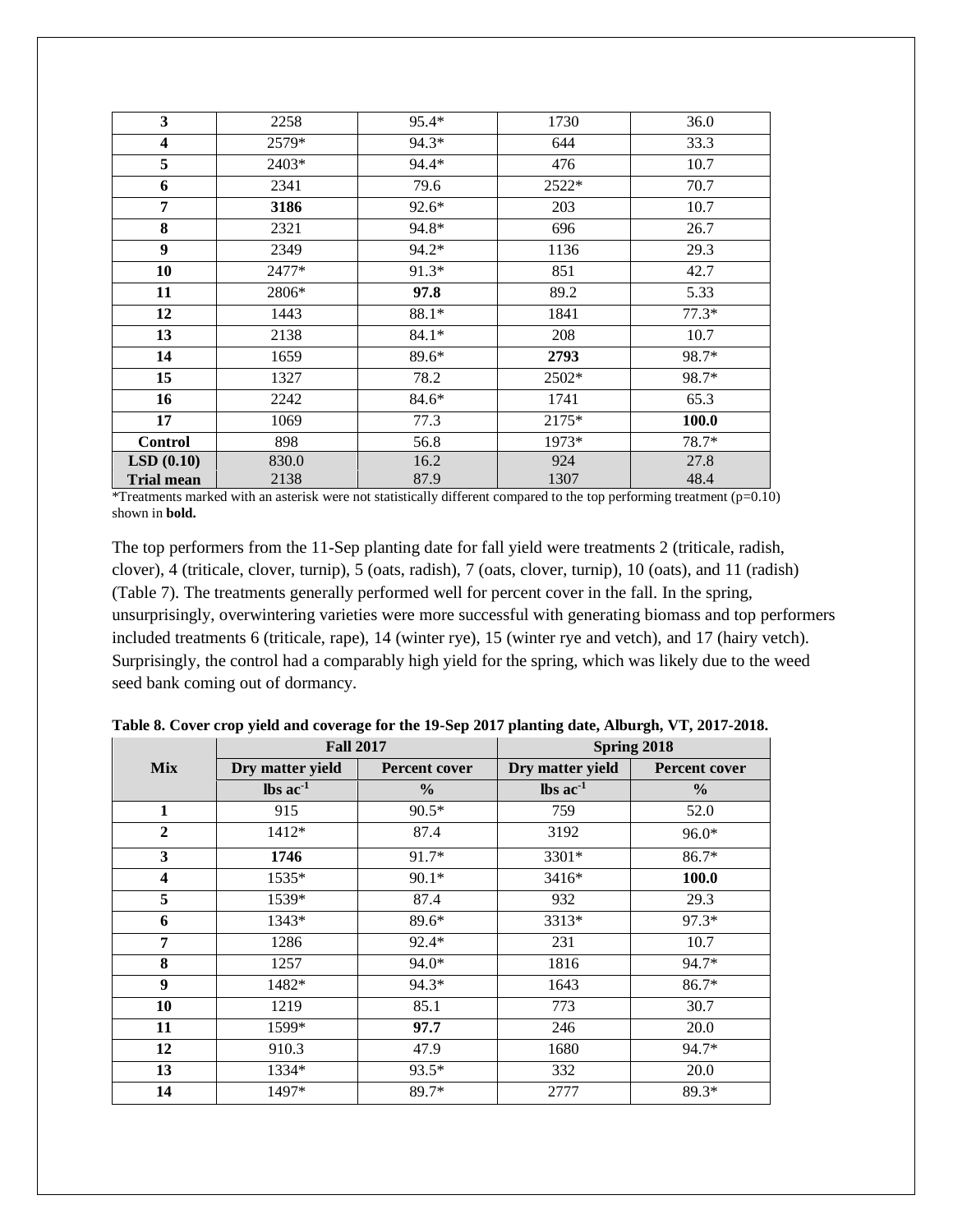| 15                | 1041 | 74.6 | 4466  | 98.7* |
|-------------------|------|------|-------|-------|
| 16                | 1081 | 82.5 | 2217  | 98.7* |
| 17                | 846  | 55.1 | 2003  | 100.0 |
| Control           | 276  | 16.4 | 520.0 | 37.3  |
| LSD(0.10)         | 449  | 10.2 | 1173  | 16.4  |
| <b>Trial mean</b> | 1240 |      | 1868  | 69.0  |

\*Treatments marked with an asterisk were not statistically different compared to the top performing treatment  $(p=0.10)$ shown in **bold.**

The top performers from the 19-Sep planting date for fall yield included treatments 2 (triticale, radish, clover), 3 (winter rye, clover, turnip), 4 (triticale, clover, turnip), 5 (oats, radish), 6 (triticale, rape), 9 (ryegrass, radish), 11 (radish), 13 (oats, radish, clover), and 14 (winter rye) (Table 8). Top performers for the spring yield included overwintering varieties. Specifically, top performers were treatments 3 (winter rye, clover, turnip), 4 (triticale, clover, turnip), 6 (triticale, rape), and 15 (rye and vetch).

|                         | <b>Fall 2017</b>        |                      | Spring 2018             |               |
|-------------------------|-------------------------|----------------------|-------------------------|---------------|
| <b>Mix</b>              | Dry matter yield        | <b>Percent cover</b> | Dry matter yield        | Percent cover |
|                         | $\text{lbs}$ ac $^{-1}$ | $\%$                 | lbs $ac^{\overline{1}}$ | $\frac{6}{6}$ |
| $\mathbf{1}$            | 364                     | 44.9                 | 593                     | $68.0*$       |
| $\overline{2}$          | 265                     | 39.4                 | 1854*                   | $73.3*$       |
| $\overline{\mathbf{3}}$ | 274                     | 44.4                 | 1659                    | 61.3          |
| $\overline{\mathbf{4}}$ | 390                     | 56.7*                | 2393                    | $77.3*$       |
| 5                       | 312                     | 34.8                 | 422                     | 18.7          |
| 6                       | 206                     | 37.2                 | 2008*                   | 90.7          |
| $\overline{7}$          | 440                     | 40.4                 | 388                     | 42.7          |
| 8                       | 230                     | 43.1                 | 1040                    | 62.7          |
| $\overline{9}$          | 321                     | 46.9                 | 1159                    | $80.0*$       |
| 10                      | 282                     | 33.6                 | 461                     | 32.0          |
| 11                      | 678                     | 70.1                 | 436                     | 37.3          |
| 12                      | 132                     | 16.8                 | 676                     | 46.7          |
| 13                      | 409                     | 56.5*                | 507                     | 36.0          |
| 14                      | 344                     | 40.8                 | 1998*                   | $77.3*$       |
| 15                      | 150                     | 19.3                 | 1284                    | $77.3*$       |
| 16                      | 268                     | 41.1                 | 1456                    | $69.3*$       |
| 17                      | 100                     | 15.6                 | 965                     | $69.3*$       |
| <b>Control</b>          | 26.2                    | 6.95                 | 577                     | 24.0          |
| LSD(0.10)               | 164                     | 14.8                 | 546                     | 26.6          |
| <b>Trial mean</b>       | 288                     | 38.1                 | 1104                    | 58.0          |

**Table 9. Cover crop yield and coverage for the 27-Sep 2017 planting date, Alburgh, VT, 2017-2018.** 

\*Treatments marked with an asterisk were not statistically different compared to the top performing treatment (p=0.10) shown in **bold.**

From the 27-Sep planting date, the highest fall yielding performer was treatment 11 (radish) (Table 9). The top performers for spring yield including overwintering varieties, representing treatments 2 (triticale, radish, clover, pea), 4 (triticale, clover, turnip), 6 (triticale, rape), and 14 (winter rye).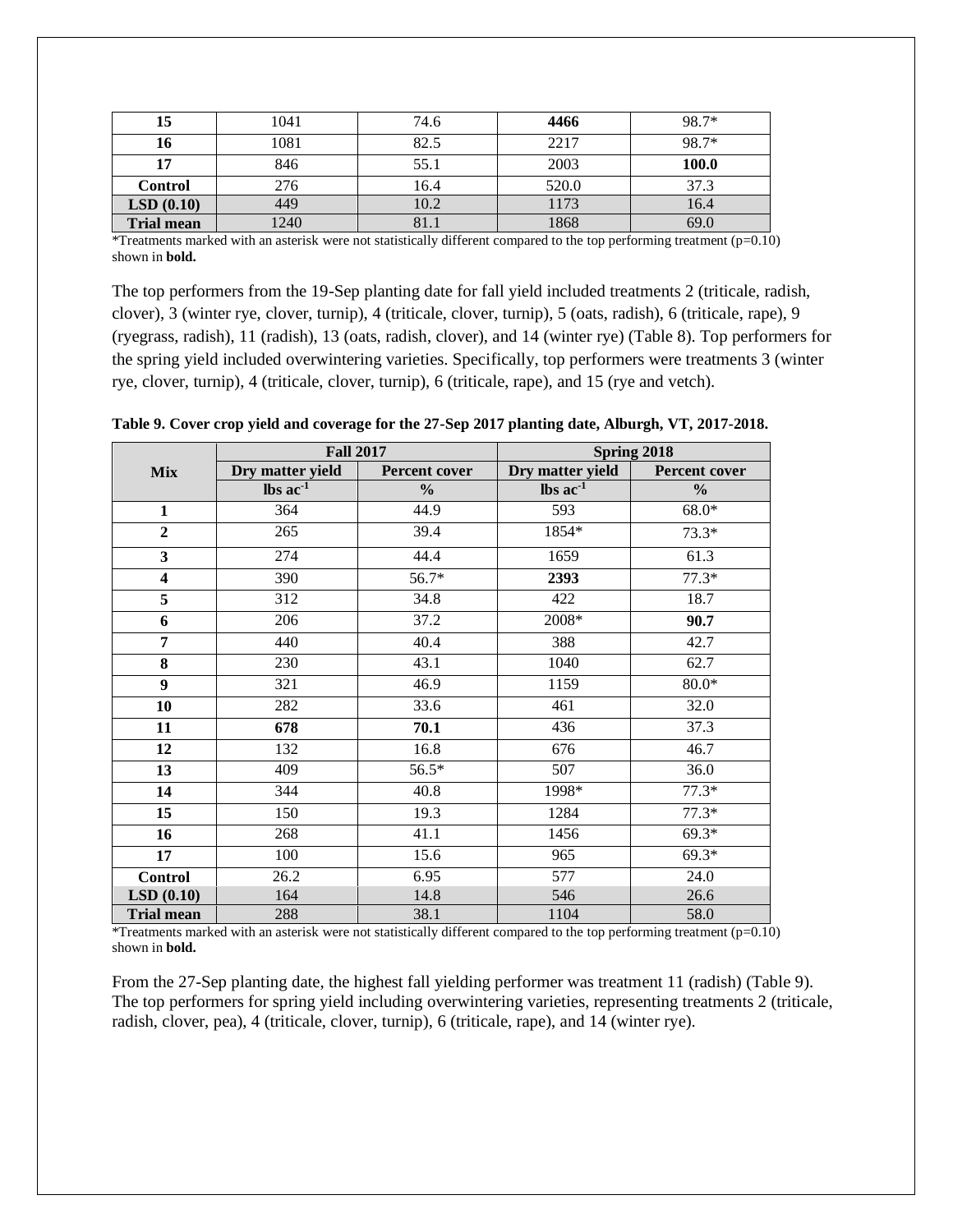#### *Results from the planting date by variety interaction*

The interaction of planting date and variety were significant for fall yield ( $p=0.0007$ ), fall percent cover ( $p=0.0019$ ), spring yield ( $p<0.0001$ ), and spring percent cover ( $p<0.0001$ ), meaning that cover crop mixture performance differed by planting date. (Figures 1, 2, 3, 4). It was expected that winter terminated cover crops such as oats, annual ryegrass, and tillage radish would produce more biomass and soil coverage if planted in late summer compared to fall. Cover crop mixtures with winter terminated and surviving species tended to experience less variability in cover and yield across planting dates.



**Figure 1. Fall 2017 percent cover for each of the treatments in the 24-Aug, 11-Sep, 19-Sep, and 27-Sep plantings, Alburgh, VT, 2017.** 



**Figure 2. Fall 2017 dry matter yield for each of the treatments in the 24-Aug, 11-Sep, 19-Sep, and 27-Sep plantings, Alburgh, VT, 2017.**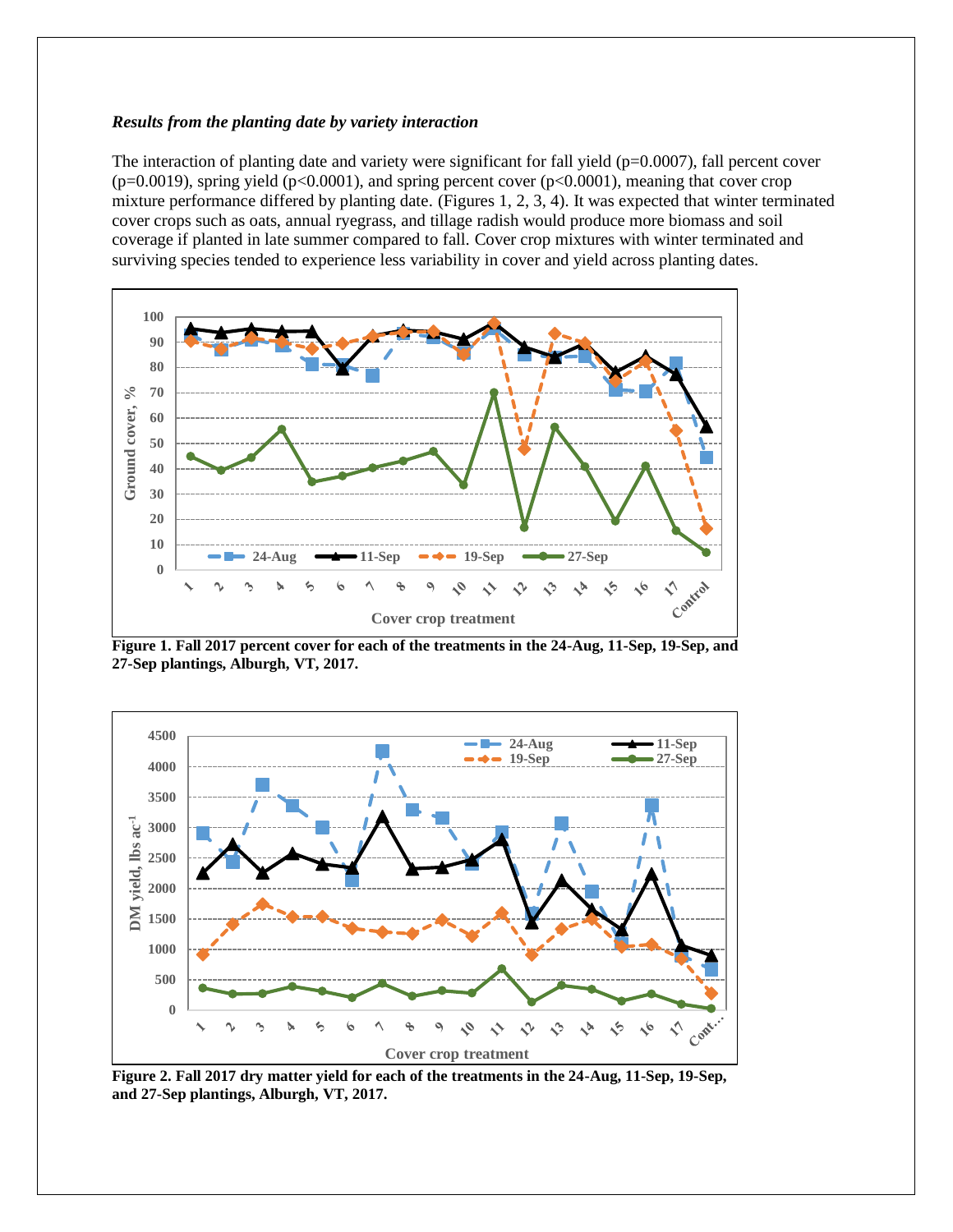

**Figure 3. Spring 2018 percent cover for each of the treatments in the 24-Aug, 11-Sep, 19-Sep, and 27-Sep plantings, Alburgh, VT, 2018.** 



**Figure 4. Spring 2018 dry matter yield for each of the treatments in the 24-Aug, 11-Sep, 19-Sep, and 27-Sep plantings, Alburgh, VT, 2018.**